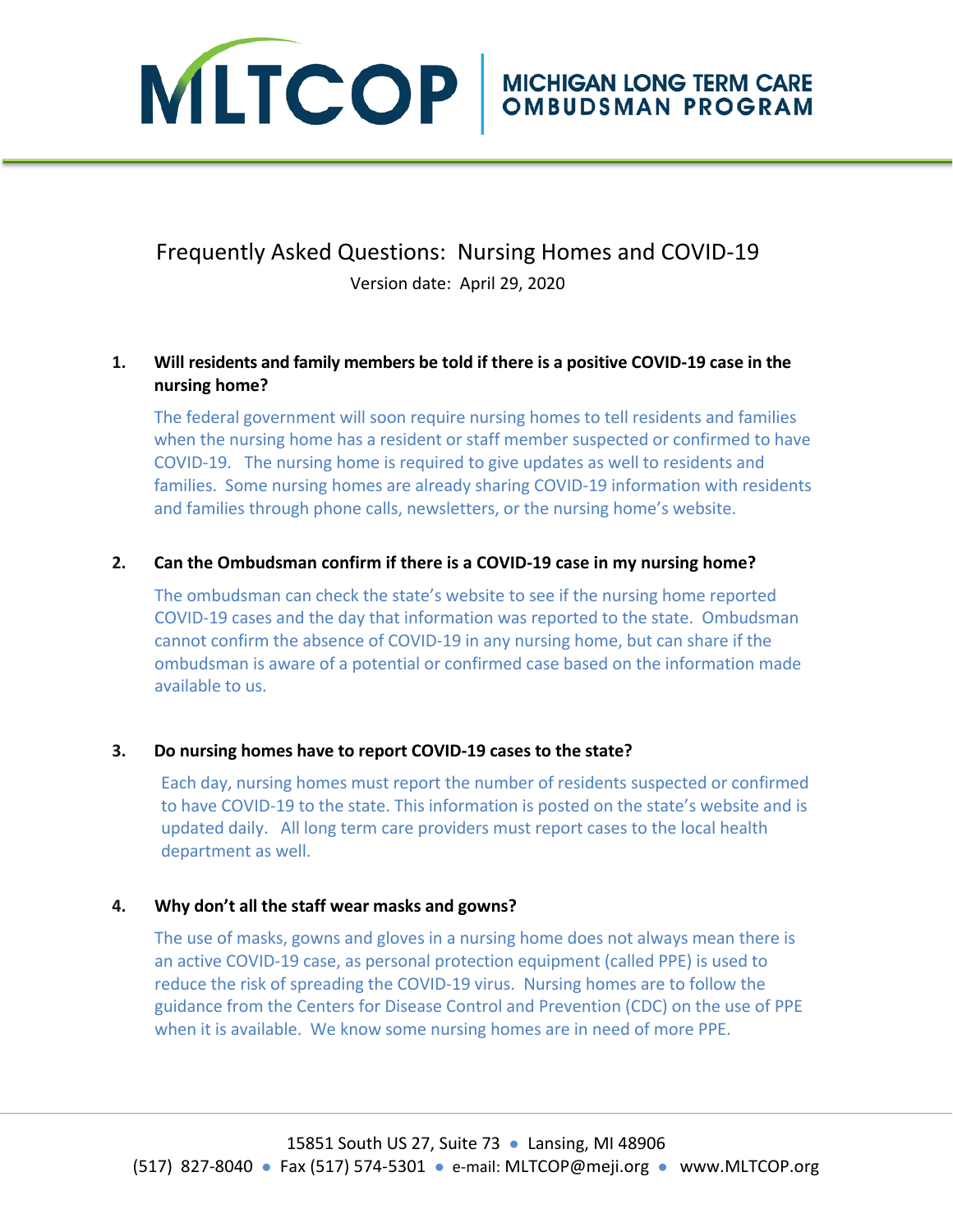MTLCOP FAQ: Nursing Homes and COVID-19 Version Date: April 29, 2020 Page 2 of 5

#### **5. What can a resident do to be in control of their care if they get the COVID-19 virus?**

While many people with COVID-19 have no symptoms or only mild symptoms, some cases are more serious and may require the resident to make some health care choices. Residents may want to create or update their advance directives to say if they want to go to the hospital or if they want ventilator care if they get the COVID-19 virus. Residents could decide to only receive comfort care at the nursing home and not to go the hospital.

During this very difficult time, it is important for health care providers and family members to understand and honor the resident's wishes in order to provide the level of care that the resident wants.

### **6. Can a resident leave the nursing home to live with a family member in the community?**

Yes, if the resident can make that decision, it is up to the resident to decide if they want to move in with family. The resident should consider how their daily needs will be met and if the family's home is set up to meet their needs. The Governor's Executive Order 2020-50 protects the resident's right to return to the nursing home.

#### **7. Will a resident be move within the nursing home if they get the COVID-19 virus?**

A resident could be moved to another area of the nursing home if the resident or the resident's roommate tests positive or shows symptoms of COVID-19. This is done to provide the best care for residents with COVID-19 and help protect other residents from getting COVID-19.

### **8. Could a resident be moved to a different nursing home if they get the COVID-19 virus?**

A resident could be moved to a Regional COVID-19 Hub if the nursing home does not have enough PPE or a unit to care for COVID-19 affected residents. The state is selecting a limited number of nursing homes as regional hubs. If a bed in a regional hub is not available, a resident may be moved to a hospital within the state. If there is no hospital bed available, a resident may be moved to an Alternate Care Facility. Residents have the right to return to their nursing home once recovered and a bed is open but it is unclear what the timeframe for return will be.

#### **9. What is an Alternate Care Facility?**

An Alternate Care Facility is a convention center or other location that is being used temporarily by the State to care for COVID-19 positive people who no longer need care in a hospital.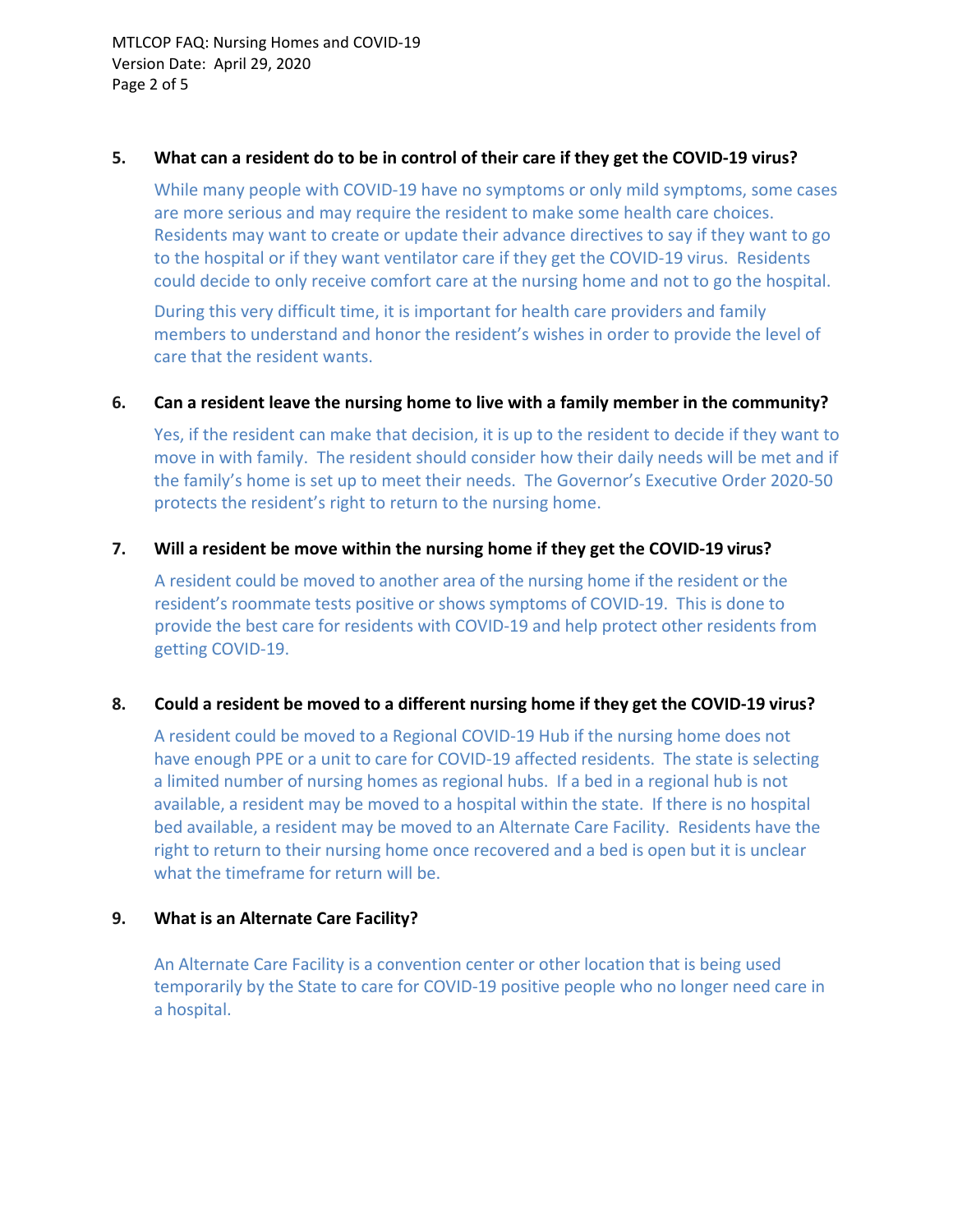# **10. If a resident goes to the hospital for any reason, will they be able to return to their nursing home?**

When a resident is ready to leave the hospital, the nursing home must take the resident back if the nursing home can meet the resident's care needs, has a COVID-19 unit with an open bed, and provides appropriate PPE to the staff. If not, a resident will go to a Regional COVID-19 Hub or Alternate Care Facility that has a bed and can meet the resident's care needs. A resident will be moved back to the original nursing home once a bed is open, but it is unclear what the timeframe for return will be.

# **11. How much notice will be given if a resident has to change rooms or go to another nursing home?**

The nursing home will provide as much notice as possible to residents and their families, but during this challenging time it may be necessary to move residents without advance notice.

#### **12. How will a resident be moved between nursing homes?**

Proper medical transportation will be used based on the residents' medical status.

### **13. Can a family member or friend help when the resident has to move to another nursing home?**

Not at this time. With the no-visitation policy still in effect, friends and family cannot enter a nursing home to visit with a resident or help with a move.

### **14. Can a family member or friend visit a resident through the window?**

Families and friends can visit a resident at the resident's window as long as the window remains closed and the outside area is not being used by residents. It is important not to expose residents to the virus by allowing visitors into a resident area.

### **15. Can a resident at the end of life have visitors?**

Yes, residents at end of life can have family members visit, but the visitor must be screened for COVID-19 and follow the nursing home's infection prevention protocols.

#### **16. Why are residents being confined to their rooms if they don't have signs of COVID-19?**

In an effort to control the spread of COVID-19, nursing homes are not allowed to hold group activities or serve meals in the dining room. Social distancing in the nursing home requires residents to stay in their rooms except for very limited medical care needs.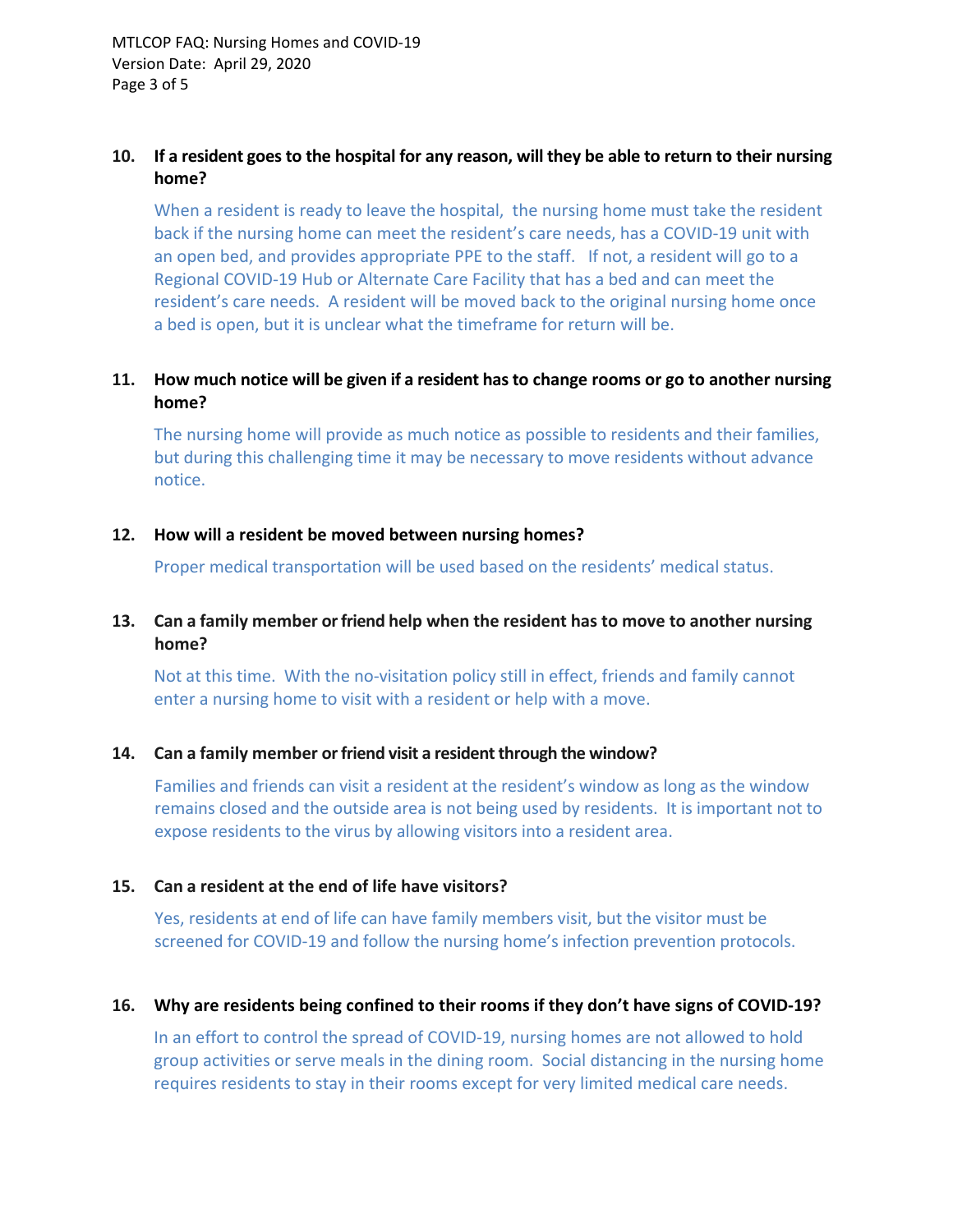MTLCOP FAQ: Nursing Homes and COVID-19 Version Date: April 29, 2020 Page 4 of 5

#### **17. What will happen when the Medicaid redetermination is due while a resident is at a different nursing home or the hospital?**

Medicaid cases will not be closed during the COVID-19 emergency. The state will continue Medicaid benefits until the first of the month following the end of the state of emergency.

#### **18. Does a resident pay the monthly Patient Pay Amount to the new nursing home?**

If a resident moves to another nursing home and already paid the patient pay amount to the original nursing home, the resident does not have to make a payment to the new nursing home until the first of the next month. A resident only pays the Patient Pay Amount (PPA) once a month. The ombudsman can help with questions or concerns about the PPA or if the residents is being asked to pay it twice in one month.

# **19. Who should people contact if they have concerns about infection control or a COVID-19 outbreak at a nursing home?**

Serious concerns related to COVID-19, infection prevention, shortage of staff, abuse, or neglect can be reported to the Department of Licensing and Regulatory Affairs by calling 1-800-882-6006 or online at [https://www.michigan.gov/lara/0,4601,7-154-](https://www.michigan.gov/lara/0,4601,7-154-89334_63294_72973---,00.html) [89334\\_63294\\_72973---,00.html.](https://www.michigan.gov/lara/0,4601,7-154-89334_63294_72973---,00.html)

### **20. Where can people get current information about COVID-19?**

The State of Michigan has a website for COVID-19 information and updates. You can visit the website at [www.michigan.gov/](http://www.michigan.gov/)coronavirus. It has guidance for providers, updates from the Centers for Disease Control and Prevention (CDC), Executive Orders issued by Governor Whitmer, COVID-19 cases reported by nursing homes, and basic information for the general public.

The state also has a COVID-19 hotline (**888-535-6136)** open seven days a week from 8 a.m. to 5 p.m. as well an email address, COVID19@michigan.gov, for people to submit their questions and concerns. You can also sign-up to get COVID-19 email updates from the State.

### **21. Why aren't local ombudsman visiting residents?**

On March 13, the State Long Term Care Ombudsman made the difficult decision to suspend ombudsman visits to all licensed settings to avoid the risk of spreading the virus between residents and between facilities. Since that time, the federal government also banned visitors to nursing homes, including long term care ombudsmen.